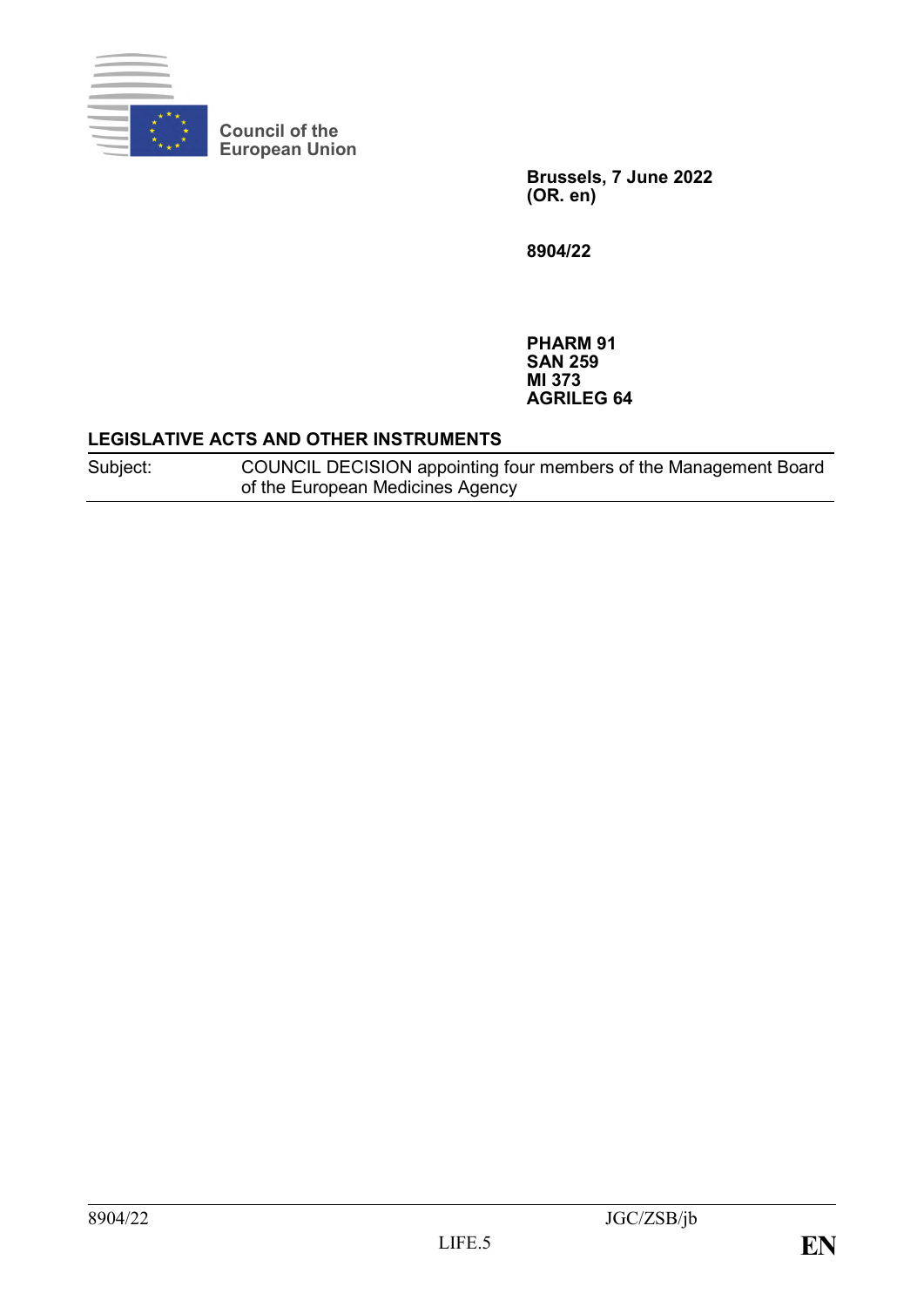### **COUNCIL DECISION (EU) 2022/…**

**of …**

# **appointing four members of the Management Board of the European Medicines Agency**

# THE COUNCIL OF THE EUROPEAN UNION,

Having regard to the Treaty on the Functioning of the European Union,

Having regard to Regulation (EC) No 726/2004 of the European Parliament and of the Council of 31 March 2004 laying down Union procedures for the authorisation and supervision of medicinal products for human use and establishing a European Medicines Agency**<sup>1</sup>** , and in particular Article 65(1) thereof,

Having regard to the list of candidates submitted to the Council by the European Commission on 27°January°2022,

Having regard to the views expressed by the European Parliament by letter dated 24 May 2022,

1

**<sup>1</sup>** OJ L 136, 30.4.2004, p. 1.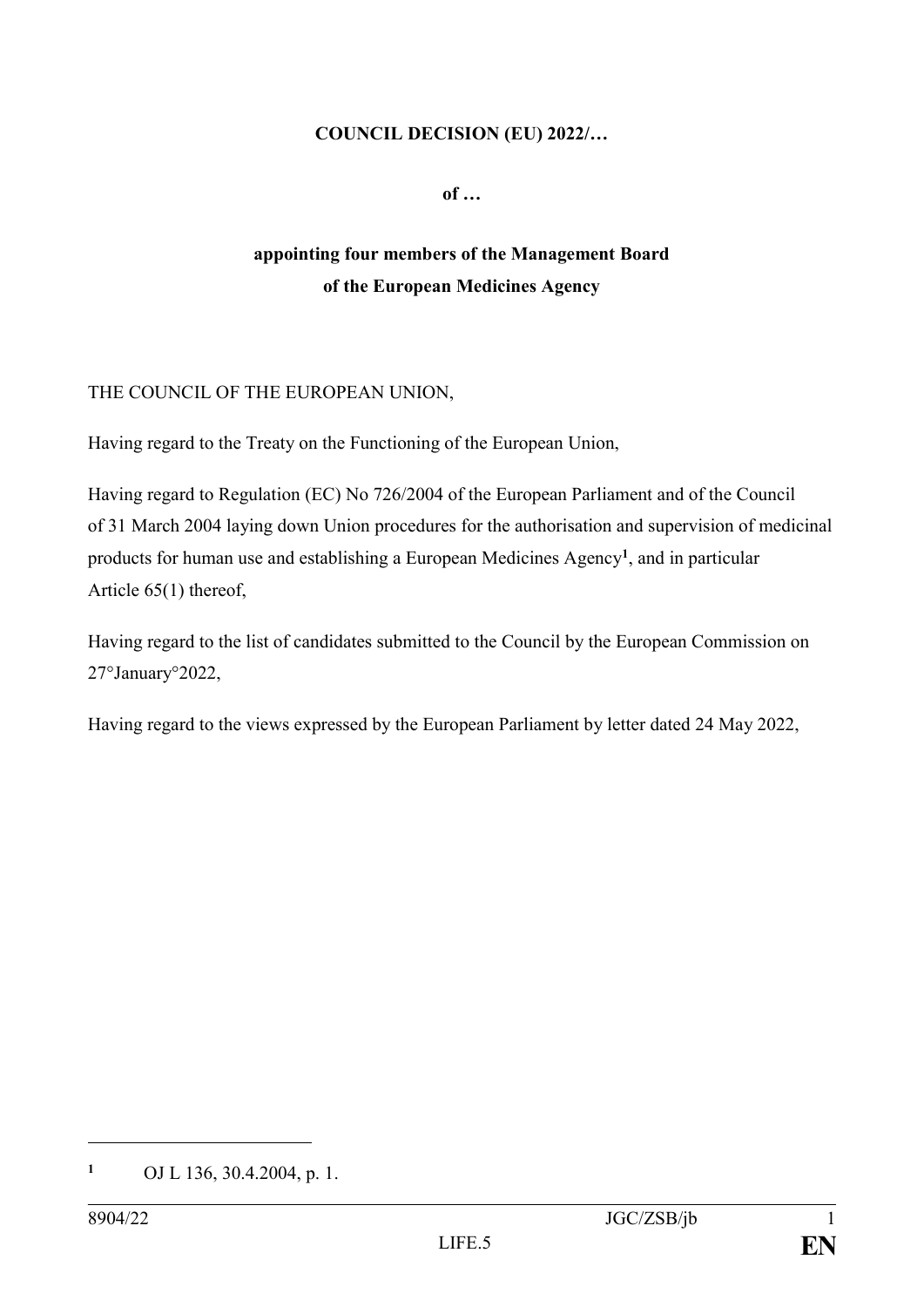# Whereas:

- (1) Pursuant to Article 65(4) of Regulation (EC) 726/2004, the term of office of the members of the Management Board of the European Medicines Agency ('Management Board') currently in office will expire on 14 June 2022. The members of the Management Board whose term of office is to start on 15 June 2022 are to be appointed in accordance with the procedure for nomination and appointment laid down in Regulation (EC) 726/2004.
- (2) Article 65(1) of Regulation (EC) No 726/2004 requires that the Management Board also include two representatives of patients' organisations, one representative of doctors' organisations and one representative of veterinarians' organisations.
- (3) Those members are to be appointed by the Council in consultation with the European Parliament on the basis of a list drawn up by the Commission which is to include appreciably more names than there are posts to be filled. Their term of office is to be three years and can be renewed.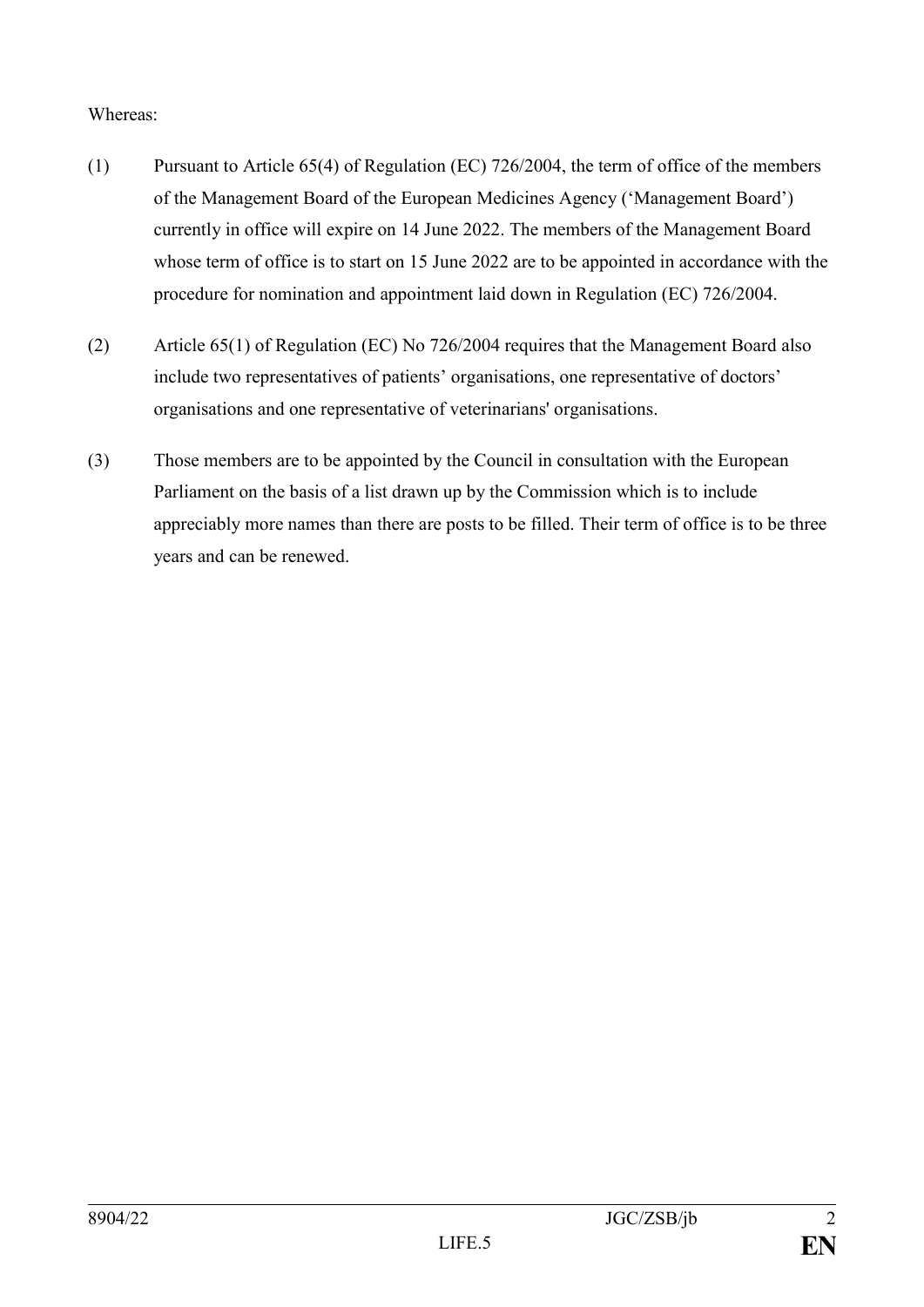- (4) The Commission has drawn up and submitted a list of candidates to the Council on 27 January 2022. The candidates included in the list submitted by the Commission have been selected following a call for expression of interest and on the basis of their specialist qualifications, their broad spectrum of relevant expertise as well as their relevant expertise in management and experience in the field of medicinal products for human or veterinary use.
- (5) The list submitted by the Commission has been examined with a view to appointing the four members of the Management Board representing civil society on the basis of the documentation provided by the Commission and in light of the views expressed by the European Parliament. The appointment of those members, by means of this Decision, further secures that the highest levels of specialist qualifications, a broad spectrum of relevant expertise and the broadest possible geographic spread within the Union, as well as relevant expertise in management and experience in the field of medicinal products for human or veterinary use, is available within the Management Board,

HAS ADOPTED THIS DECISION: